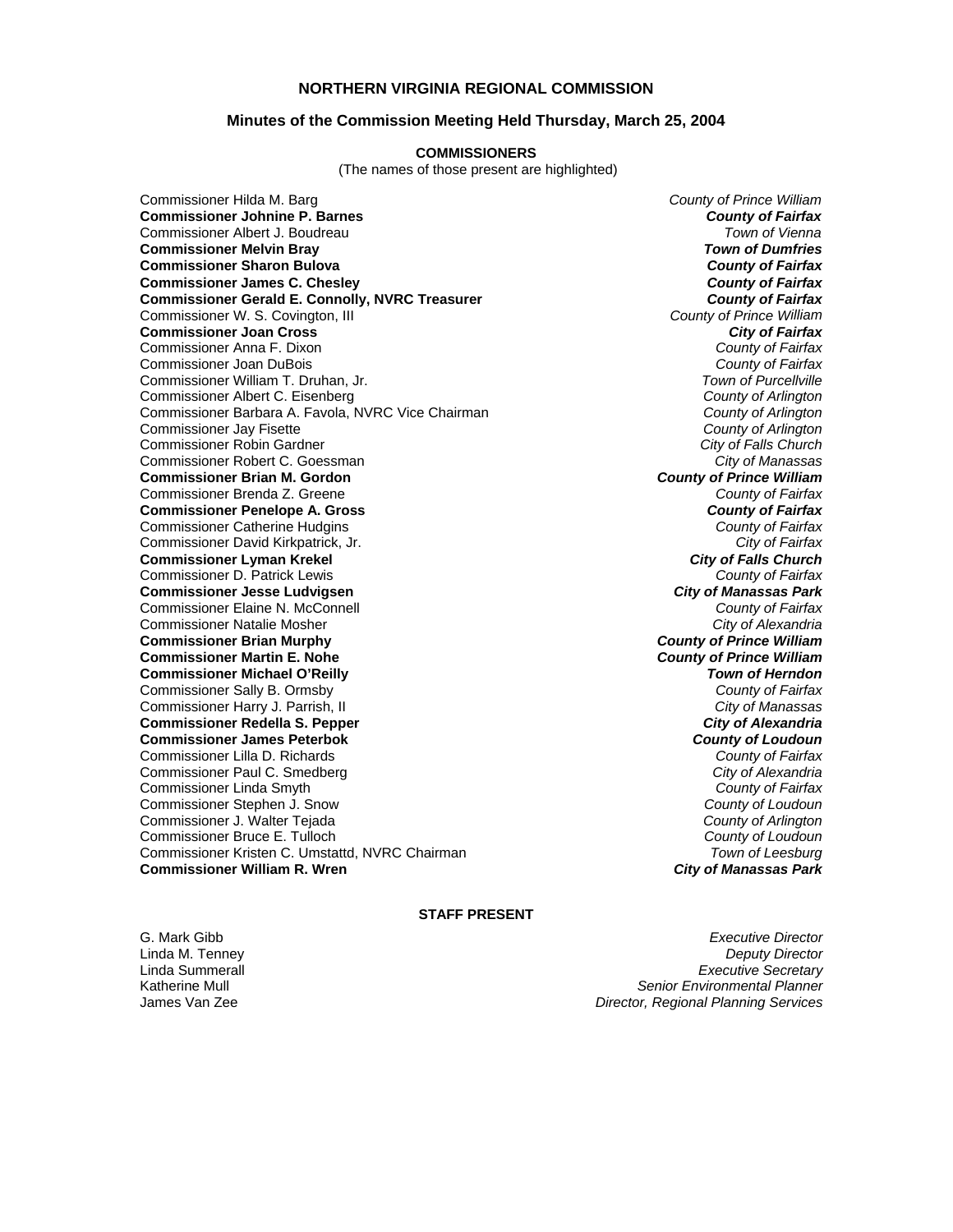Summary Minutes of the Commission March 25, 2004 Page 2

#### **GUESTS PRESENT**

| Sgt. Jeff Coulter              | Herndon Police Department                                               |
|--------------------------------|-------------------------------------------------------------------------|
| Sgt. Ron Haugsdahl             | <b>Fairfax County Police Department</b>                                 |
| Ronald McCaffrev               | Loudoun Co. citizen representative to Occoquan Technical Advisory Cmte. |
| Sue Rowland                    | <b>SR Consulting</b>                                                    |
| Col. Toussaint E. Summers. Jr. | Chief, Herndon Police Department                                        |

CALL TO ORDER In the absence of officers, Commissioner Bulova, a former Chairman, called the meeting to order at 8:07 p.m.

PLEDGE OF

ALLEGIANCE The Pledge of Allegiance was recited by all present.

ROLL CALL The roll was called and all members present or absent were noted for the record.

MINUTES Commissioner Gross moved approval of the minutes of the January 22, 2004, meeting of the Commission. The motion was seconded and unanimously carried.

> Commissioner Connolly, NVRC's Treasurer, arrived at 8:08 p.m. and assumed the chairmanship.

PRESENTATION *10th Congressional District Gang Task Force*

 Commissioner Connolly welcomed Col. Summers on behalf of the Commissioners. Col. Summers introduced Sgt. Ron Haugsdahl and Sgt. Jeff Coulter.

*Col. Toussaint E.* 

*Summers, Jr.* **Col. Summers explained that Congressman Frank Wolf (10<sup>th</sup> District) obtained funding for** this multi-jurisdictional task force that includes local, state and federal law enforcement agencies to addresses gang activity in Northern Virginia through enforcement, education, and intervention and prevention. An additional \$250,000 is being made available this fiscal year for a gang prevention awareness program in the schools.

> The federal funding covers seven full-time task force members from the police departments of Fairfax County, Herndon, Manassas Park, Manassas, Loudoun County, and Leesburg; while the Virginia State Police has a full-time task force position, it is not funded through the grant. The part-time participants from the remaining Northern Virginia jurisdictions are not grant-funded. Also participating are the FBI, BATF, and Bureau of Immigration's Customs Enforcement Division.

*Sgt. Jeff Coulter* In 1988, with the assistance of Congressman James Moran, the grant was awarded to Arlington and Fairfax counties to jointly develop the Northern Virginia Gang Suppression Intervention Program. A computerized gang data base was developed.

> In 2003, members of the task force met with Congressman Wolf to discuss funding. The current task force was founded in 2003 and is housed in Herndon. The computerized gang data base has been updated and expanded.

*Sgt. Ron Haugsdahl* As of August 2003, the task force estimated there are 5,000 – 6,000 people associated with gangs in Northern Virginia, and over 400 gangs have been identified in Northern Virginia. Sgt. Haugsdahl added that only a couple of dozen national gangs are active in this area. The task force cooperates with municipalities outside Northern Virginia and even outside of the state.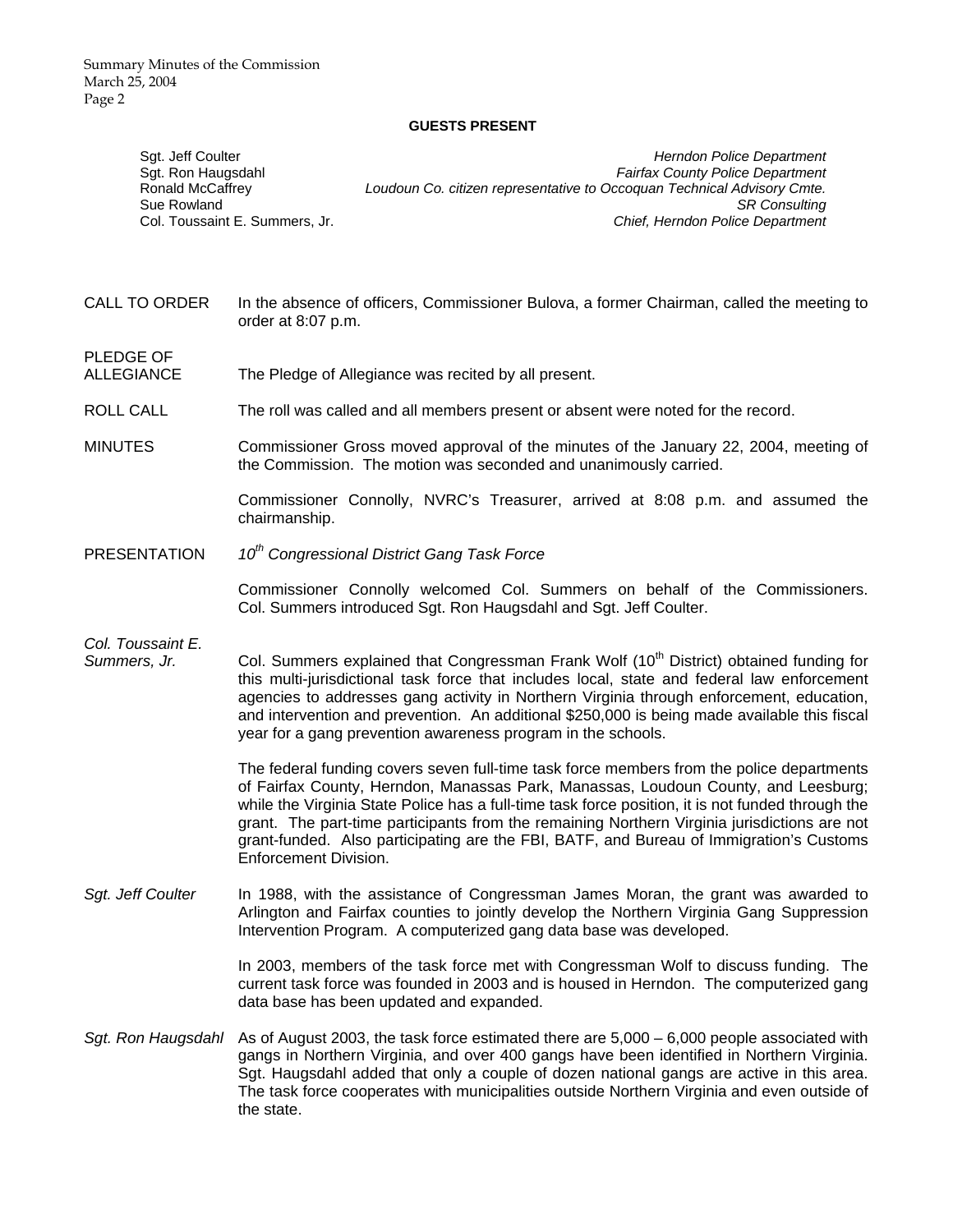Summary Minutes of the Commission March 25, 2004 Page 3

> The task force is working on better tracking of gang-related cases. In the seven months since the task force was created, 700 interviews have been conducted, 140 cases have been processed, over 255 arrests have been made, and 60 referrals to Immigration have been made. Additionally, the task force has seized twelve firearms and 40 edged and blunt weapons. The task force has conduced 49 gang-awareness training sessions.

*questions and* 

*answers* Responding to Commissioner Krekel's inquiry, Col. Summers said expanded funding from Congress has allowed Arlington, Alexandria and the City of Fairfax to participate full-time. The City of Falls Church has been asked to join but has not yet committed. The officers stressed that the task force is working with all the law enforcement divisions in Northern Virginia.

> Commissioner Chesley asked if the courts are cooperative. Col. Summers noted that the police try to charge under one of the "gang" statutes whenever possible. Col. Summers confirmed for Commissioner Peterbok that RICO statutes can be used.

> Commissioner Nohe asked if sovereign immunity problems arise across borders. Col. Summers replied that the task force is usually invited by the municipality and the federal agents always have jurisdiction.

> Commissioner Bulova inquired where citizens can find information on gang symbols. The officers said this information is deliberately withheld from Internet postings so as not to give credibility and visibility to gangs. Requests for information will be answered directly, however.

> In reply to Commissioner Cross' inquiry about the funding for school programs, Col. Summers explained he is meeting next week with representatives from each school district and each police department to develop a plan.

The Commissioners thanked the officers and gave them a round of applause.

- CONSENT AGENDA Commissioner Pepper moved the consent agenda, consisting of the items outlined below. The motion was seconded and unanimously carried.
	- A. Financial Reports for January and February 2004
	- B. Resolution No. P04-15: Authorization to Submit a Technical Assistance Proposal to the Department of Environmental Quality's 2004-2005 Coastal Resources Management Program
	- C. Resolution No. P04-16: Authorization to Conduct a Charrette for the Town of Haymarket
	- D. Resolution No. P04-18: Authorization to Accept Virginia Military Strategic Planning Grant Funding

# EXECUTIVE DIRECTOR'S

REPORT Mr. Gibb noted that in addition to the items in his report, NVRC's *2004 Quick Guide to Human Services* was released last month and Commissioners were welcome to take the booklet at their seat. He also pointed out the *Northern Virginia Trails Guide*, the work of NVRC staff member Doug Pickford. Five thousand copies will be marketed.

> NVRC is assisting the Town of Haymarket with a charrette May 6-8. Commissioners are welcome to attend.